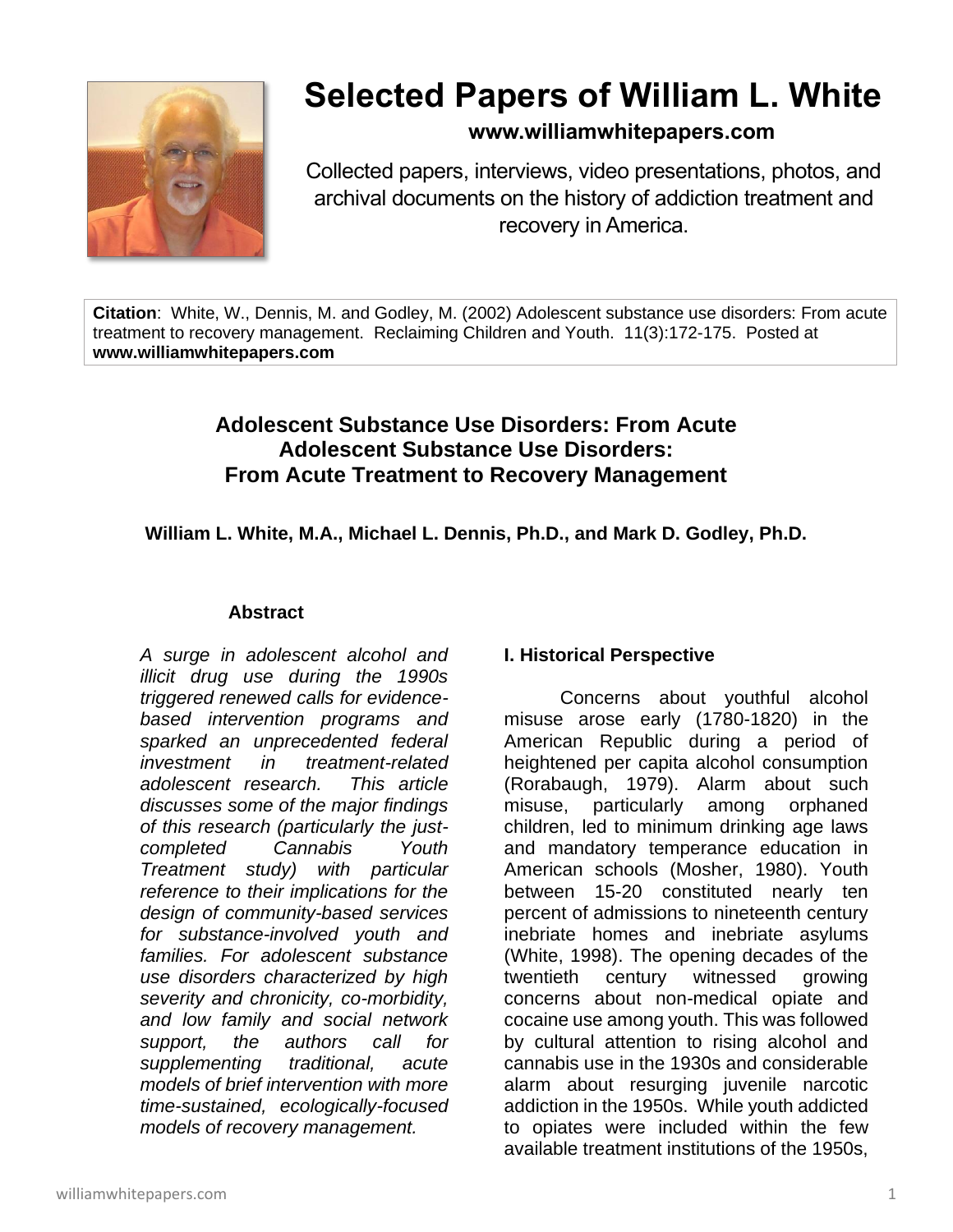adolescents entering treatment were generally viewed as miniature versions of adult addicts (Conferences, 1953).

Mid-century recognition of the need for specialized treatment for adolescent substance use disorders led to the opening of the first specialized adolescent treatment facilities, the birth of youth-focused addiction ministries, and the rise of young people's meetings within Alcoholics Anonymous and Narcotics Anonymous. The most noted of the juvenile facilities (Riverside Hospital in New York City) closed when it was discovered that most youth relapsed following their discharge from treatment (Gamso and Mason, 1958). Rising polydrug experimentation of the 1960s and 1970s triggered an increase in the number of youth seeking admission to treatment. While there were a few youth-oriented outpatient treatments and minor adaptations of residential treatment models, services to most substance-involved adolescents were provided in adult treatment units. The failure of these programs to provide developmentally appropriate services contributed to poor treatment outcomes and a call for specialized adolescent treatment models (Sells and Simpson, 1979; Craddock, Bray, and Hubbard, 1985; Dennis, et al., in press).

The new generation of adolescent treatment programs of the 1980s and 1990s were marked by youth-oriented assessment and treatment protocol, a greater focus on family involvement in treatment, the inclusion of academic/vocational remediation within the treatment milieu and the recognition of the needs of special populations of youth, e.g., runaways, minority youth, and youth experiencing cooccurring disorders (Catalano et al, 1991; Muck et al., 2001; Williams & Chang, 2000)

The expansion of community-based treatment for substance-involved youth was accompanied by calls for evidence-based treatment practices. Three federal agencies- -The National Institute on Alcohol Abuse and Alcoholism (NIAAA), The National Institute on Drug Abuse (NIDA), and The Center for Substance Abuse Treatment (CSAT) responded by funding adolescent treatment research and by widely disseminating the findings and implications of such research studies to the design and delivery of treatment and support services for substance-impacted youth and their families. The speed of this area of knowledge development is quite remarkable. Thirty-two of 53 adolescent treatment outcome studies reviewed by Williams, et al. (2000) were published after 1990, and it has been estimated that the number of such studies will double in the next five years (White, Dennis and Tims, 2002).

This article will highlight what we believe to be six of the most important lessons emerging from the latest adolescent treatment research. In discussing these lessons, we will acknowledge the availability of brief, low cost interventions that are effective in treating many adolescent substance use disorders, and explore the role community helpers can play in supporting the long-term recovery of youth who present with substance use disorders of high severity and chronicity.

We will use data from one of the most recent of these studies—CSAT's Cannabis Youth Treatment (CYT) study—to illustrate these lessons (Dennis, Titus et al., in press). The CYT study randomly assigned 600 adolescents meeting diagnostic criteria for cannabis abuse or dependence within four treatment sites to one of five types of outpatient treatment. Seventy-one percent of admitted youth completed the treatment to which they were assigned, and 94% were interviewed quarterly for the first year following enrollment (all CYT interventions were complete at 3 months and follow-up continued for 3 additional quarters). The adolescents treated had an average age of 16 and were predominately male (83%), white (61%), in school (87%), and involved in the juvenile justice system (62%). (The treatment manuals used within the CYT study may be obtained by contacting the National Clearinghouse on Alcohol and Drug Information, 1-800-729-6686 or [www.health.org;](http://www.health.org/) a bibliography of the overall CYT findings is posted at [www.chestnut.org/li/cyt.](http://www.chestnut.org/li/cyt))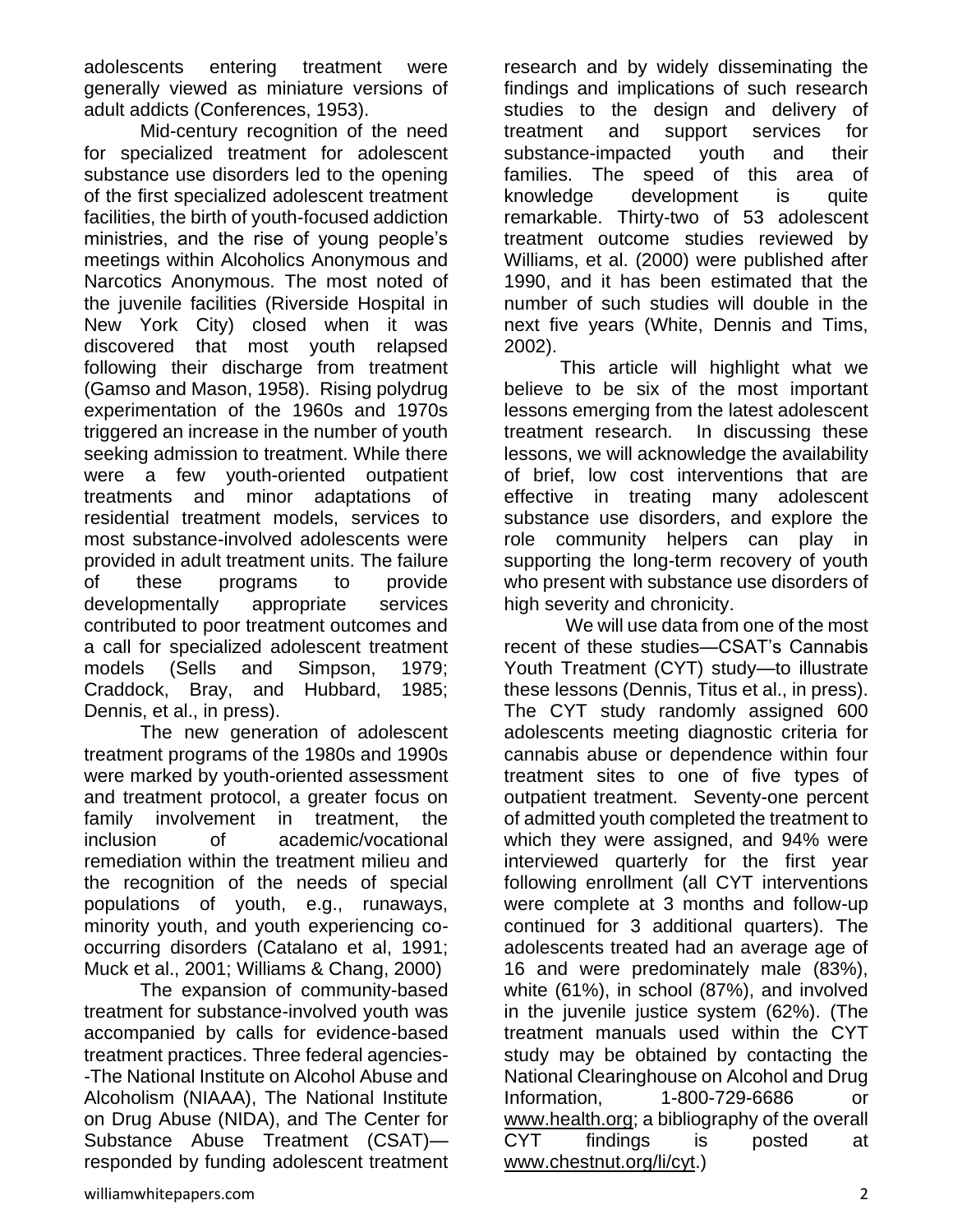## **II. Recent Research Findings/Implications**

Lesson 1*. The risk and severity of substance-related problems are magnified by lowered age of onset of regular use.* The risk of substance abuse/dependence is not uniform across substance using youth. Those who begin drug use before age 15 are six times more likely than those who begin drug use after age 18 to develop adult symptoms of drug dependence. Nearly 85% of the CYT adolescents started using between the ages of 12 and 14. There is a growing body of evidence that early onset of drug use is associated with increased risk of adult substance use disorders, increased severity of those disorders, poorer treatment outcomes and longer addiction careers (the length of time between first use to achievement of stable recovery) (Chou and Pickering, 1992; Grant and Dawson, 1997). This lowered age of drug experimentation reflects the rise in the number of children who are approaching and entering adolescence in family/social environments characterized by high drug availability and norms that tolerate or promote drug experimentation. Reduced age of drug exposure may become recognized as one of the most clinically and socially significant drug trends of the twentieth century. The growing recognition of substance use early adolescence has spurred the redesign of prevention efforts since the late 1970s (Evans, et al., 1978). Accumulating data about the social and clinical significance of the progressive lowering of age of onset of drug use is spurring more focused and sustained prevention and early intervention strategies, particularly among high-risk youth. Postponing, if not preventing, exposure to intoxicants to the latest point in the transition from childhood to young adulthood is a crucial strategy in the goal of reducing alcohol- and other drug-related problems.

Lesson 2*: Substance use disorders of adolescence rarely present in isolation from other problems (Grella, et al., 2001; Hser, et al., 2001).* Of the adolescents admitted to treatment within the CYT study, 95% reported one or more other problems (83% had three or more). The most frequent psychiatric problems included major depression, generalized anxiety, suicidal thoughts or actions, traumatic stress disorders (60% reported a history of victimization), conduct disorder, and attention deficit-hyperactivity disorder. Other commonly reported problems included family instability, school failure, enmeshment in deviant peer cultures, and criminality. Two findings are consistent within the recent research literature: 1) youth with pre-existing problems are at higher risk for substance use disorders, and 2) substance use plays a role in the onset and exacerbation of other problems. These findings reinforce the need for broadspectrum biopsychosocial (as opposed to problem-specific) screening and assessment procedures, and the need for multi-disciplinary, multi-agency intervention models that can provide an integrated response to multiple, co-occurring problems of youth and families.

Lesson 3: *Adolescent substance use disorders present in both acute and chronic patterns*. The former are more likely to respond to brief, outpatient or residential therapies as evidenced by sustained abstinence (or only minor relapses) and significant improvement in functioning following treatment. The five brief interventions tested in the CYT study were all associated with major reductions in substance use, symptoms of dependence or abuse, behavioral problems, family problems, school problems, and illegal activity. At 12 months, nearly a third of those youth completing CYT treatment were living in the community without any marijuana use or substance related problems. This reflects the good news of adolescent treatment outcome research: there are brief treatments that can have positive and enduring effects on the lives of many young people and their families.

The more ominous news within recent adolescent treatment outcome studies is documentation of the presence of many youth for whom substance use has already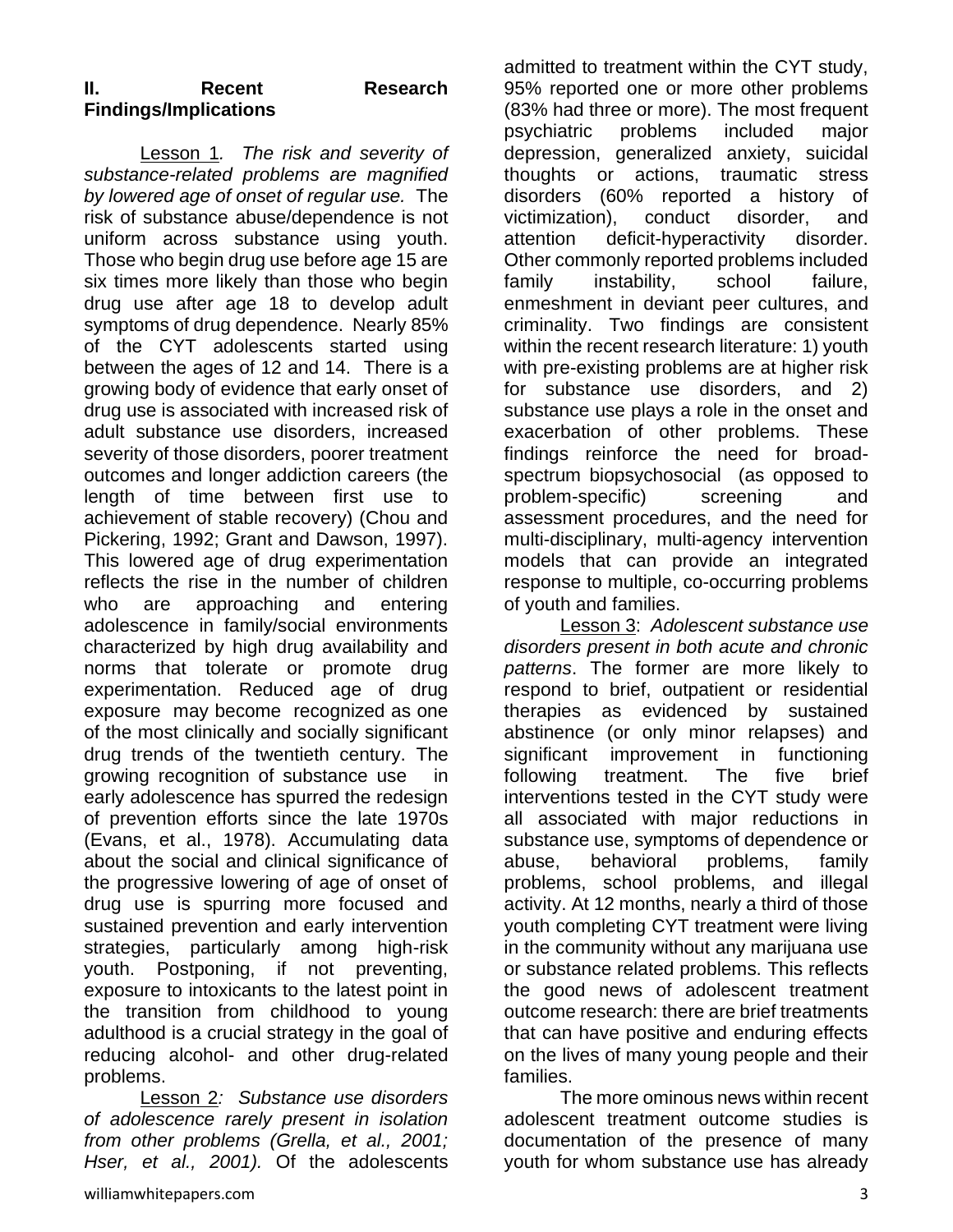become a chronic condition and way of life. In the CYT study, 41% of the adolescents had failed earlier attempts to quit on their own, a quarter reported earlier admission to treatment, and a third were re-admitted to treatment in the year following their discharge from the CYT study. While such findings may stir therapeutic pessimism about the treatment of adolescent substance use disorders, we believe these findings instead confirm the need for different types and levels of care within the rubric of adolescent treatment.

Lesson 4*: Most treated adolescents will vacillate between periods of recovery and periods of drug use and drug-related problems in the year following their first treatment episode.* The portrayal of adolescent substance use treatment as a brief clinical encounter that either works (complete and enduring abstinence following treatment) or does not work (any drug use following treatment) is inconsistent with the actual phenomenon of adolescent addiction and recovery. After CYT treatment, we found that 60% had some period of recovery: 29% went into recovery but later relapsed; 7% went into recovery, relapsed, but then resumed recovery; 15% did not respond to treatment right away but did get better during the subsequent months; and 9% recovered right away and stayed in recovery through the first year following treatment. These findings suggest that most adolescents are precariously balanced between recovery and reactivation of substance use in the months (and particularly the first 90 days) following completion of treatment. Most disturbing is the fact that addiction professionals are typically not present in the lives of treated adolescents and their families when the shifts to stable recovery or reactivation of substance use occurs in the weeks and months following acute intervention (Godley, et al., in press).

Lesson 5*: Post-treatment monitoring and recovery support services offer promise in enhancing adolescent treatment outcomes (Stout, et al., 1999; Godley, et al, in press)*. The fragile and fluid nature of the post-treatment recovery experience invites a new service model that shifts from the "diagnose, admit, treat, discharge" approach of the hospital emergency room to a sustained model of recovery management that more closely resembles the model of disease management used to treat diabetes, hypertension and asthma (McLellan, et al., 2000; White, Boyle, and Loveland, in press). These latter approaches focus on problem stabilization, recovery education, ongoing monitoring, professionally hosted support networks, and, when needed, early reintervention (White and Dennis, 2002).

Lesson 6: *Greater attention must be given to the ecology of recovery from adolescent substance use disorders*. The advancements in the treatment of substance use disorders point toward the family, the peer culture, the school and the larger community as important mediators in posttreatment recovery or relapse. It is becoming increasingly clear that the substance-impacted adolescent cannot be treated without treating the environment in which he or she resides. What is needed is nothing short of building indigenous cultures of recovery that can nurture adolescents during and following their experiences in professionally-directed treatment. This requires constructing and utilizing recovery support systems within the world the adolescent inhabits: within the family, the school, the neighborhood, and the wider community. For those adolescents most deeply involved in substance use, the goal is to move them from a drug-saturated culture of addiction to a youth-oriented culture of recovery (White, 1996).

#### **III. The Future**

In an earlier review (White, Dennis and Tims, 2002) we predicted the rapid development and wide dissemination of evidence-based, manual-guided approaches in the treatment of adolescent substance use disorders (also see Stevens and Morral, in press). We also predicted that mainstream treatment agencies would come to incorporate many of the key elements of treatment research infrastructure (standardized biopsychosocial assessment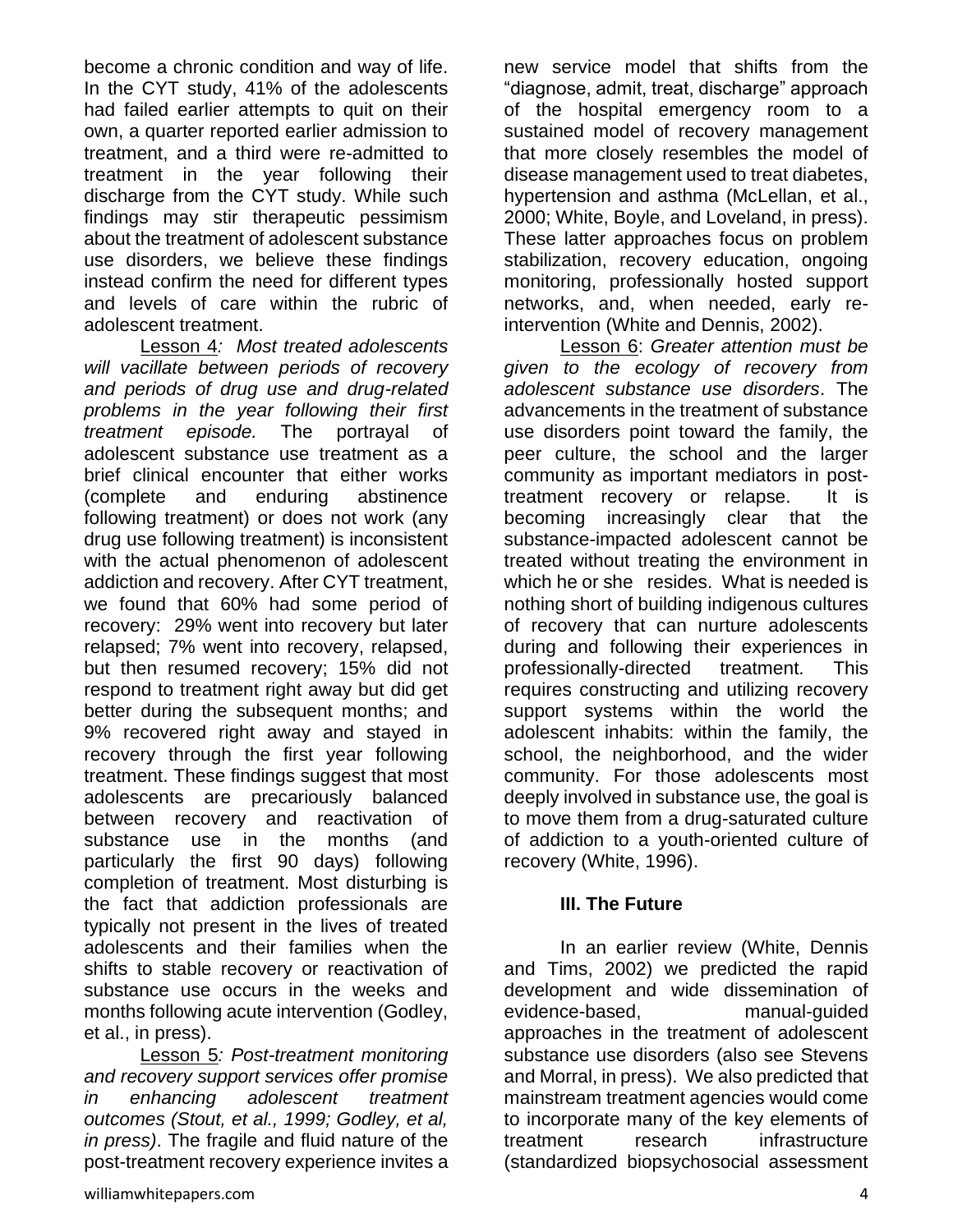protocol, evidence-based treatment manuals, competency-based training of clinicians, model fidelity instruments /procedures, and rigorous clinical supervision). Based on this current review, we also envision a shift in the locus of treatment for those adolescents presenting patterns of high problem severity and complexity. This shift will be from sequential, self-encapsulated episodes of acute, institutional care to a more time-sustained, community support model of recovery management. We envision increased partnerships between addiction treatment agencies, youth and family service agencies, newly created community supports (e.g., recovery schools) and indigenous support structures (youth-focused mutual aid societies) to create recovery sanctuaries for drug-impacted youth and their families.

The treatment of adolescent substance use disorders is rapidly evolving from clinical folklore to a science-guided endeavor, and its focus is shifting from the institutional environment to the natural environment in which sustainable recovery must be inevitably rooted and nurtured. Providers of community-based youth and family services constitute important partners in the construction of supports for the longterm recovery of substance-involved adolescents and their families.

## **References**

- Catalano, R. F., Hawkins, J.D., Wells, E.A., Miller, J., and Brewer, D. (1991). Evaluation of the effectiveness of adolescent drug abuse treatment, assessment of risks for relapse, and promising approaches for relapse prevention*. International Journal of the Addictions*, 25, 1085-1140.
- Chou, S.P. and Pickering, R.P. (1992). Early onset of drinking as a risk factor for lifetime alcohol-related problems. *British Journal of Addiction* 87:1199- 01204.
- *Conferences on drug addiction among adolescents*. (The New York Academy of Medicine) (1953). New York: The Blakiston Company.
- Craddock, S. G., Bray, R. M., & Hubbard, R. L. (1985). *Drug use before and during drug abuse treatment: 1979- 1981 TOPS admission cohorts*  [DHHS Publication No. (ADM) 85- 1387]. Rockville, MD: National Institute on Drug Abuse.
- Dennis, M. L., Dawud-Noursi, S., Muck, R., & McDermeit, M. (in press). The need for developing and evaluating adolescent treatment models. In S. J. Stevens, & A. R. Morral (Eds.), *Adolescent substance abuse treatment in the United States: Exemplary models from a national evaluation study*. Binghamton, NY: Haworth Press.
- Dennis, M. L., Titus, J. C., Diamond, G., Donaldson, J., Godley, S. H., Tims, F., Webb, C., Kaminer, Y., Babor, T., French, M., Godley, M. D., Hamilton, N., Liddle, H., & Scott, C. (in press). The Cannabis Youth Treatment (CYT) experiment: Rationale, study design, and analysis plans. *Addiction*.
- Evans, R.I., Rozelle, R. M., Mittlemark, M.B., Hansen, W.B., Bane, A.L, and Havis, J. (1978). Deterring the onset of smoking in children: Knowledge of immediate physiological effects and coping with peer pressure, media pressure, and parent modeling. *Journal of Applied Social Psychology*, 8: 126-135.
- Gamso, R. and Mason, P. (1958). A hospital for adolescent drug addicts. *Psychiatric Quarterly, Supplement,* 32:99-109.
- Godley, M.D.; Godley, S.H.; Dennis, M.L.; Funk, R.; and Passetti, L. (in press) Preliminary outcomes from the assertive continuing care experiment for adolescents discharged from residential treatment. *Journal of Substance Abuse Treatment*.
- Grant, B.F. and Dawson, D.A. (1997). Age at onset of alcohol use and its association with DSM-IV alcohol abuse and dependence*. Journal of Substance Abuse* 9:103-110.
- Grella, C. E., Hser, Y. I., Joshi, V., & Rounds-Bryant, J. (2001). Drug treatment